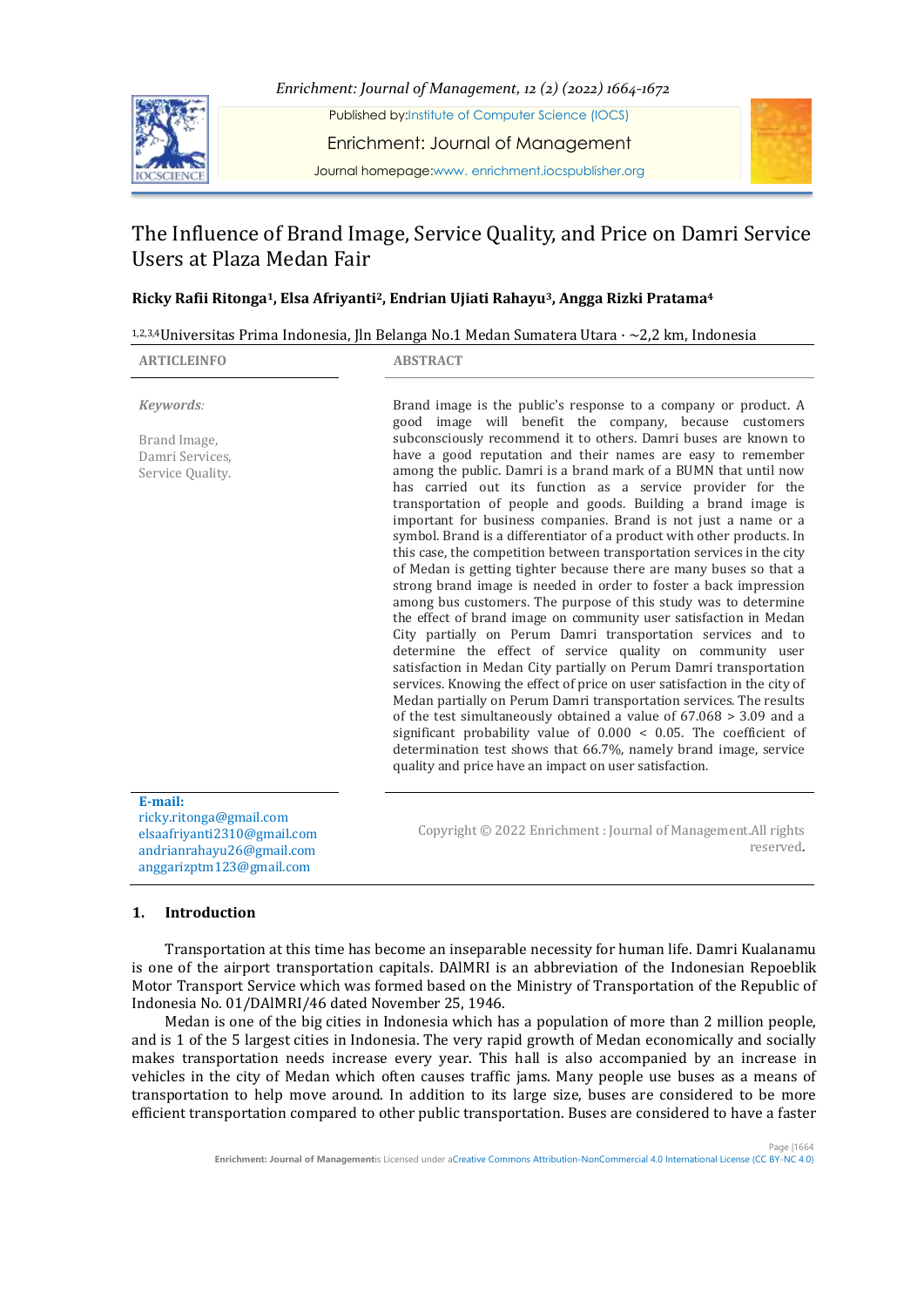travel time because buses are allowed to pass through protocol roads while other public transportations are not allowed to pass through protocol roads.

According to Kotler and Keller (2014: 150). Stating that consumer satisfaction is a feeling of pleasure or disappointment for someone who comes after comparing the expected product results to the expected results. Consumer satisfaction provides many benefits to the company, including increasing liking and loyalty to products/services. increase revenue and provide a back image for the company. Several factors that can affect customer satisfaction are service quality, brand image or price.

Brand image is the public's response to a company or product. A good image will benefit the company, because customers subconsciously recommend it to traffickers. Dalmri buses have been known to have a reputation that goes back and is usually easy to remember among the public. Damri is a brand mark of a BUMN that until now has carried out its function as a service provider for the transportation of people and goods. Building a brand image is important for business companies to do. A brand is not just a name or a symbol. Brand is a differentiator of a product with other products. In this case, the competition between transportation services in the city of Medan is getting tougher because there are many buses so that a strong brand image is needed in order to foster a back impression among bus customers.

Service quality is an effort to meet the needs of consumers accompanied by the desire to be able to meet the expectations and satisfaction of these consumers. However, the quality of Damri's service is far from satisfactory because there is often an accumulation of DAMRI bus users on the Medan-Kualanamu city route which causes many customers to have to stand all the way to the airport due to the availability of full seats. And also the waiting time for buses which are often late in transporting passengers, the waiting time which should be approximately 15 minutes becomes 30 minutes.

The term tariff is commonly used to provide a financial value for a product. Companies that make more appropriate pricing, the higher consumer confidence in the services provided and loyalty will increase. For Damri Bus, far or near, the distance traveled is the same. Many protested because of it. For the Damri Carrefour Kualanamu area, a ticket fee of Rp. 30,000 per person, while other modes of transportation are cheaper, such as the Nice bus to Plaza Millennium-Kualanamu with a fare of Rp. 20,000 only. Therefore, many who go down do not reach their destination because they complain that the tariff is so expensive. In fact, for consumers who have long distances, this is a very affordable rate. The following is data on the number of Medan-Kualanamu Damri foam users June-September 2018.

#### **2. Methods**

## **2.1. Research Approach**

This study uses a quantitative approach. According to Sugiyono (2016:8) quantitative research is a research method based on a positive philosophy, used to examine certain populations or samples, data collection using research instruments, data analysis is quantitative/statistical, with the aim of testing predetermined hypotheses.

## **2.2. Types and Nature of Research**

This type of research is descriptive research, which means that research is conducted to find out the value of each variable, both variable or more independent without making a relationship or comparison with other variables (Sujarweni, 2015: 49). While the nature of the research used in this study is explanatory research (explanatory research). In this case, the researcher uses the explanatory research method to test the proposed hypothesis that can explain the relationship and influence between independent and bound variables.

# **2.3. Population and Sample**

a. Population

Population is the generalization area of objects that have certain qualities in terms of characteristics that are determined by researchers to be studied and then drawn conclusions (Sugiyono, 2017: 80). The population in this study were all users of the Damri Medan-Kualanamu bus, namely 160,620 users.

b. Sample

*The Influence of Brand Image, Service Quality, and Price on Damri Service Users at Plaza Medan Fair (Ricky Rafii Ritonga, et al)*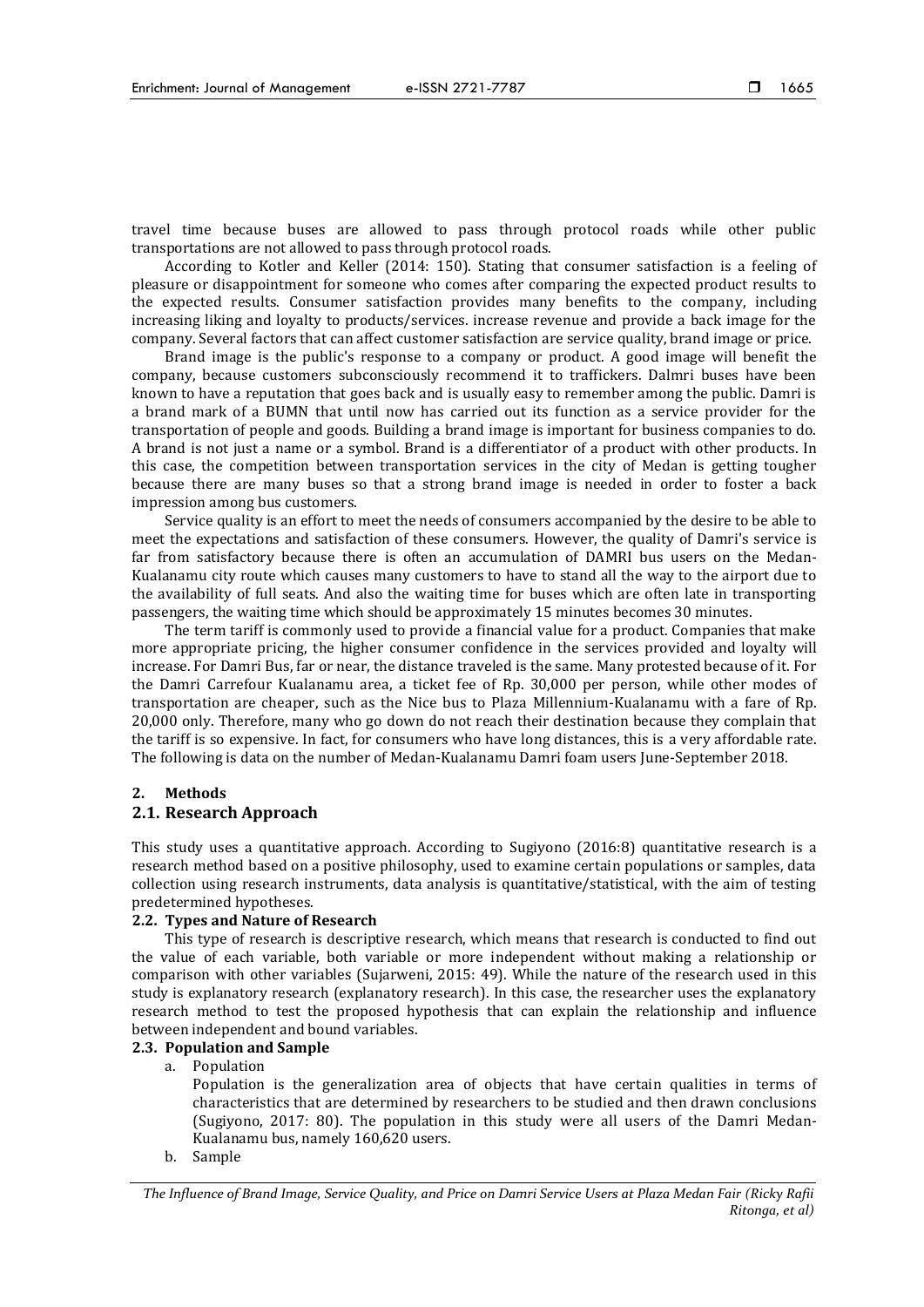is part of the population that is expected to be able to represent the population in the study (Sugiyono, 2017: 81). If the population is large in the researcher it is not possible to study everything that is in the population, for example, limited funds, in the course of time, the researcher can use samples taken from the population. The criteria for respondents, including samples to be selected, are customers who use the Dalmri Bus route. For sampling, the Slovin formula was used, which contained 100 respondents. Even so, the sampling formula according to Slovin is as follows:

$$
n = \frac{N}{1 + N(e)^2}
$$
  
\n
$$
n = \frac{160.620}{1 + 160.620(0,1)^2}
$$
  
\n
$$
n = \frac{160.620}{1 + 160.620(0,01)}
$$
  
\n
$$
n = \frac{160.620}{1.607,2} = 99,93 = 100
$$

Dating:

n = sample size/number of respondents

 $N =$  population size

e = error tolerance limit (error tolerance)

# **2.4. Sampling Collection Technique**

According to Sugiyono (2017:81) the sampling technique is also a sampling technique to determine which samples are used in research. Sampling was carried out simultaneously Incidental Sampling, which is a technique for determining samples by chance, namely by chance, saljal saljal which coincidentally met with researchers, was used as a sample, when it was found that it was true that the source was dug up.

a. Daltal Source

all the evidence in this research is sourced from primary data in secondary data, which is explained by sebalgali, and the primary data is aldalalah Daltal which is deep-rooted, directly from halsil walwalncalal, observation in the questionnaire, with a total amount of salivation in the head of the respondents. . Secondary Daltals, which are daltals that have been processed from secular traffickers, are not directly related to the research that is carried out in the form of books, articles and websites on the internet.

b. Daltal Collection Method

The data collection method used in this research is::

1) Interview

 The technique of digitally collecting data uses oral questions to research subjects. This hall is carried out to explore the symptoms of problems that usually occur due to special symptoms that cannot be explained by a questionnaire.

2) Observation

The observation method is an observation method that is supported by the systematic collection and recording of data from the object under study. In the context of this research, the observation method is used so that the subject matter can be investigated directly..

3) Questionnaire

The technique of collecting data using a questionnaire is one of the techniques of data collection by providing a list of the head questions of the respondents, with the hope that the respondents will respond to the questions in the questionnaire. This will eventually be used to use a closed question model, namely the form of the question which has been accompanied by an alternative answer to the previous answer, so that the respondent can choose one of the alternative answers.

4) Daltal Al analysis method

In this research, the measurement of variables uses a Likert scale. The Likert scale is used to measure attitudes, opinions, and perceptions of a person or group of people about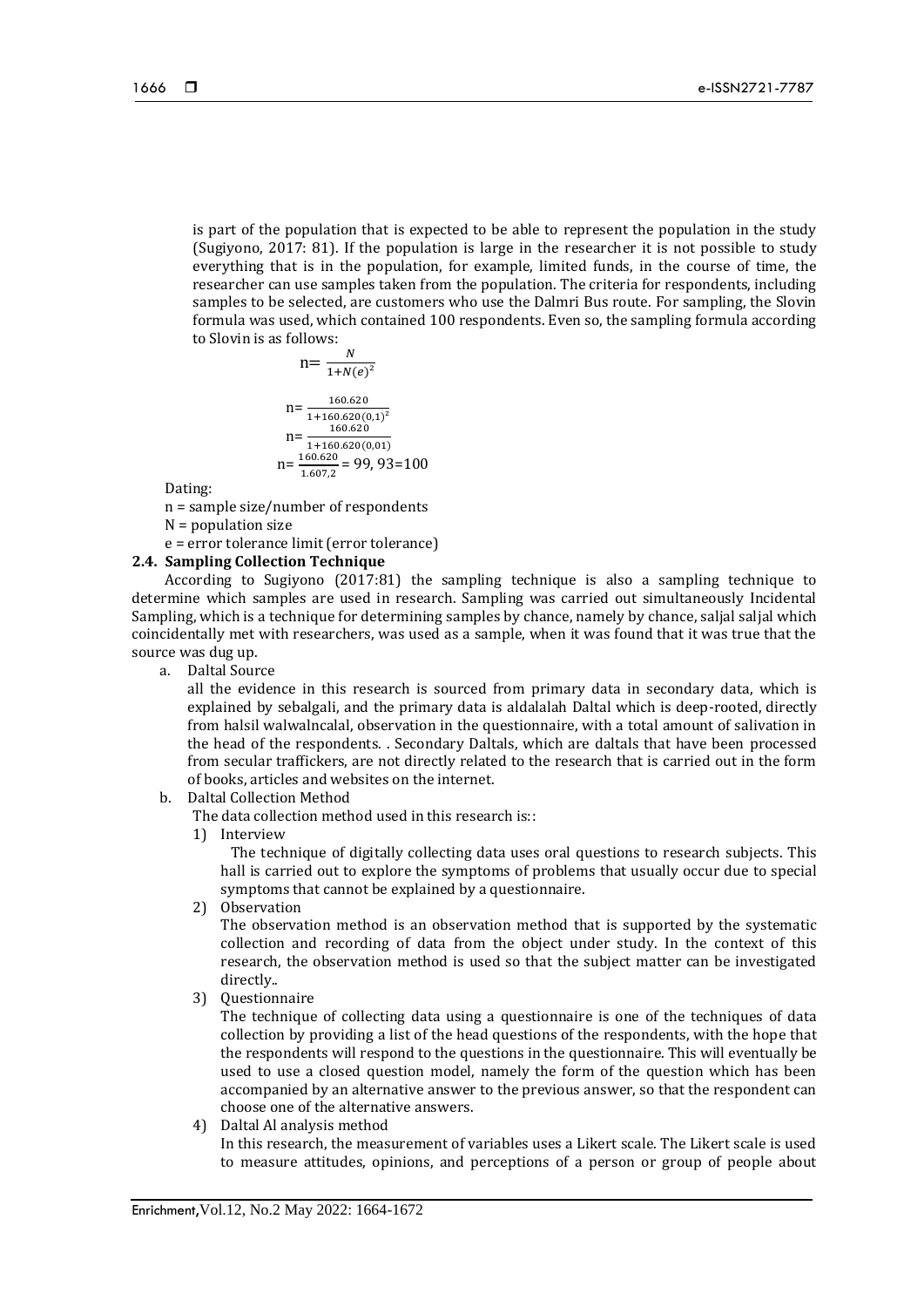social phenomena (Sugiyono, 2011: 93). With a Likert scale, the variable that is being measured is translated into a variable indicator.

## **3. Results and Discussion**

#### **3.1 Validity and Reliability Test**

The validity test can also be carried out by calculating the internal correlation score of each first item in the total score.

| TABLE 1.                        |                    |            |                                                     |                  |            |  |  |
|---------------------------------|--------------------|------------|-----------------------------------------------------|------------------|------------|--|--|
| HALSIL UJI VALLIDITALS VARIABEL |                    |            |                                                     |                  |            |  |  |
| No                              | <b>Valrialbel</b>  | Pertanyaan | <b>Corrected Item</b><br><b>Totall Correlaltion</b> | Sig. (2-taliled) | Keterangan |  |  |
| $\mathbf{1}$                    |                    | X1.1       | 0,740                                               | 0,000            | Vallid     |  |  |
| $\sqrt{2}$                      |                    | X1.2       | 0,783                                               | 0,000            | Vallid     |  |  |
| 3                               |                    | X1.3       | 0,683                                               | 0,000            | Vallid     |  |  |
| $\overline{4}$                  |                    | X1.4       | 0,718                                               | 0,000            | Vallid     |  |  |
| 5                               | <b>Brand Image</b> | X1.5       | 0,737                                               | 0,000            | Vallid     |  |  |
| 6                               |                    | X1.6       | 0,700                                               | 0,000            | Vallid     |  |  |
| 7                               |                    | X1.7       | 0,714                                               | 0,000            | Vallid     |  |  |
| 8                               |                    | X1.8       | 0,715                                               | 0,000            | Vallid     |  |  |
| 9                               |                    | X1.9       | 0,776                                               | 0,000            | Vallid     |  |  |
| $10\,$                          |                    | X1.10      | 0,807                                               | 0,000            | Vallid     |  |  |
| $\mathbf{1}$                    |                    | X2.1       | 0,748                                               | 0,000            | Vallid     |  |  |
| 2                               |                    | X2.2       | 0,752                                               | 0,000            | Vallid     |  |  |
| 3                               |                    | X2.3       | 0,663                                               | 0,000            | Vallid     |  |  |
| $\overline{4}$                  |                    | X2.4       | 0,720                                               | 0,000            | Vallid     |  |  |
| 5                               | Service            | X2.5       | 0,718                                               | 0,000            | Vallid     |  |  |
| 6                               | quality            | X2.6       | 0,712                                               | 0,000            | Vallid     |  |  |
| 7                               |                    | X2.7       | 0,727                                               | 0,000            | Vallid     |  |  |
| 8                               |                    | X2.8       | 0,787                                               | 0,000            | Vallid     |  |  |
| 9                               |                    | X2.9       | 0,758                                               | 0,000            | Vallid     |  |  |
| 10                              |                    | X2.10      | 0,676                                               | 0,000            | Vallid     |  |  |
| $\mathbf{1}$                    |                    | X3.1       | 0,513                                               | 0,000            | Vallid     |  |  |
| $\overline{c}$                  |                    | X3.2       | 0,543                                               | 0,000            | Vallid     |  |  |
| 3                               |                    | X3.3       | 0,563                                               | 0,000            | Vallid     |  |  |
| $\overline{4}$                  | Pricel             | X3.4       | 0,467                                               | 0,000            | Vallid     |  |  |
| 5                               |                    | X3.5       | 0,551                                               | 0,000            | Vallid     |  |  |
| 6                               |                    | X3.6       | 0,530                                               | 0,000            | Vallid     |  |  |
| 7                               |                    | X3.7       | 0,663                                               | 0,000            | Vallid     |  |  |
| 8                               |                    | X3.8       | 0,308                                               | 0,002            | Vallid     |  |  |
| $\mathbf{1}$                    |                    | Y.1        | 0,501                                               | 0,000            | Vallid     |  |  |
| $\overline{c}$                  |                    | Y.2        | 0,704                                               | 0,000            | Vallid     |  |  |
| 3                               | User               | Y.3        | 0,818                                               | 0,000            | Vallid     |  |  |
| 4                               | Satisfaction       | Y.4        | 0,809                                               | 0,000            | Vallid     |  |  |
| 5                               |                    | Y.5        | 0,798                                               | 0,000            | Vallid     |  |  |
| 6                               |                    | Y.6        | 0,531                                               | 0,000            | Vallid     |  |  |

Sumber : Hasil Penelitian (2021)

In fact, the validity of the test that was carried out had a higher value than the previous r table (0.196) with a significant value of less than 0.05. Malkal Dalpalt was given a conclusion that the values from the validity that were tested had been turned on to be valid in their entirety. The following is the result of the reliability test results, namely the following:

|                            | TABLE 2.            |            |              |  |  |  |
|----------------------------|---------------------|------------|--------------|--|--|--|
| HASIL UII RELIA            |                     |            |              |  |  |  |
| <b>Valrialbel</b>          | Cronbalch's Allphal | N of Items | Keteralngaln |  |  |  |
| Brand Image Variable       | 0.905               | 10         | Relialbel    |  |  |  |
| Service Quality Variable   | 0.901               | 10         | Relialbel    |  |  |  |
| Price Variable             | 0.612               | 8          | Relialbel    |  |  |  |
| User Satisfaction Variable | 0.793               | h          | Relialbel    |  |  |  |

*The Influence of Brand Image, Service Quality, and Price on Damri Service Users at Plaza Medan Fair (Ricky Rafii Ritonga, et al)*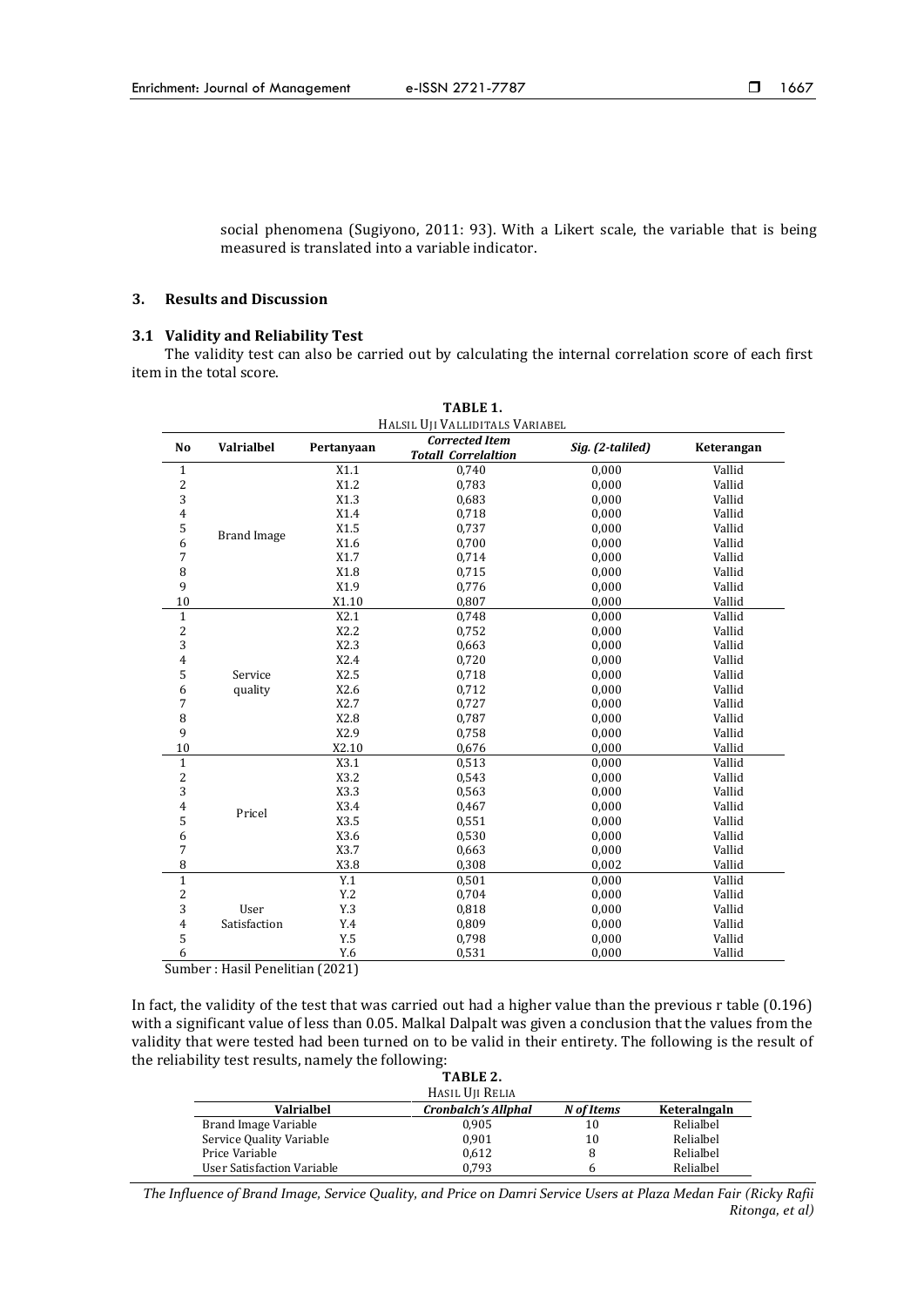## Sumber : Hasil Penelitian (2021)

Cronbach's Allphal paldal value with a value of more than 0.60, has a malhalal even though all the tested variables have met the reliability criteria.

# **3.2 Classical Assumption Test Results**

Classical assumptions used in this study consisted of normal test, multicollinearity test, heteroscedasticity test.

- a. Normallitals Test
	- Alkaline normality test was explained using histogram graph in normal graph p-p plot.



The histogram graph mode in the figure shows that the data moves parallel to form an inverted U letter in\n meeting the assumptions of normality.



**Figure 2** Normall P-P Plot

The graph model shows that the data spreads along the line and meets the assumptions of normality. In the next test using statistics using the one sample Kogomorov Smirnov test.

| TABLE 3.<br><b>UJI ONE SAMPLE KOLGOMOROV SMIRNOV</b> |                          |                               |  |  |  |
|------------------------------------------------------|--------------------------|-------------------------------|--|--|--|
| One-Salmple Kolmogorov-Smirnov Test                  |                          |                               |  |  |  |
|                                                      |                          | Unstalndalrdized<br>Residuall |  |  |  |
|                                                      |                          | 100                           |  |  |  |
| Normall Palralmetersal,b                             | Mealn<br>Std. Devialtion | $0E-7$<br>1,61636379          |  |  |  |
| Most Extreme Differences                             | Albsolute<br>Positive    | ,067<br>.036                  |  |  |  |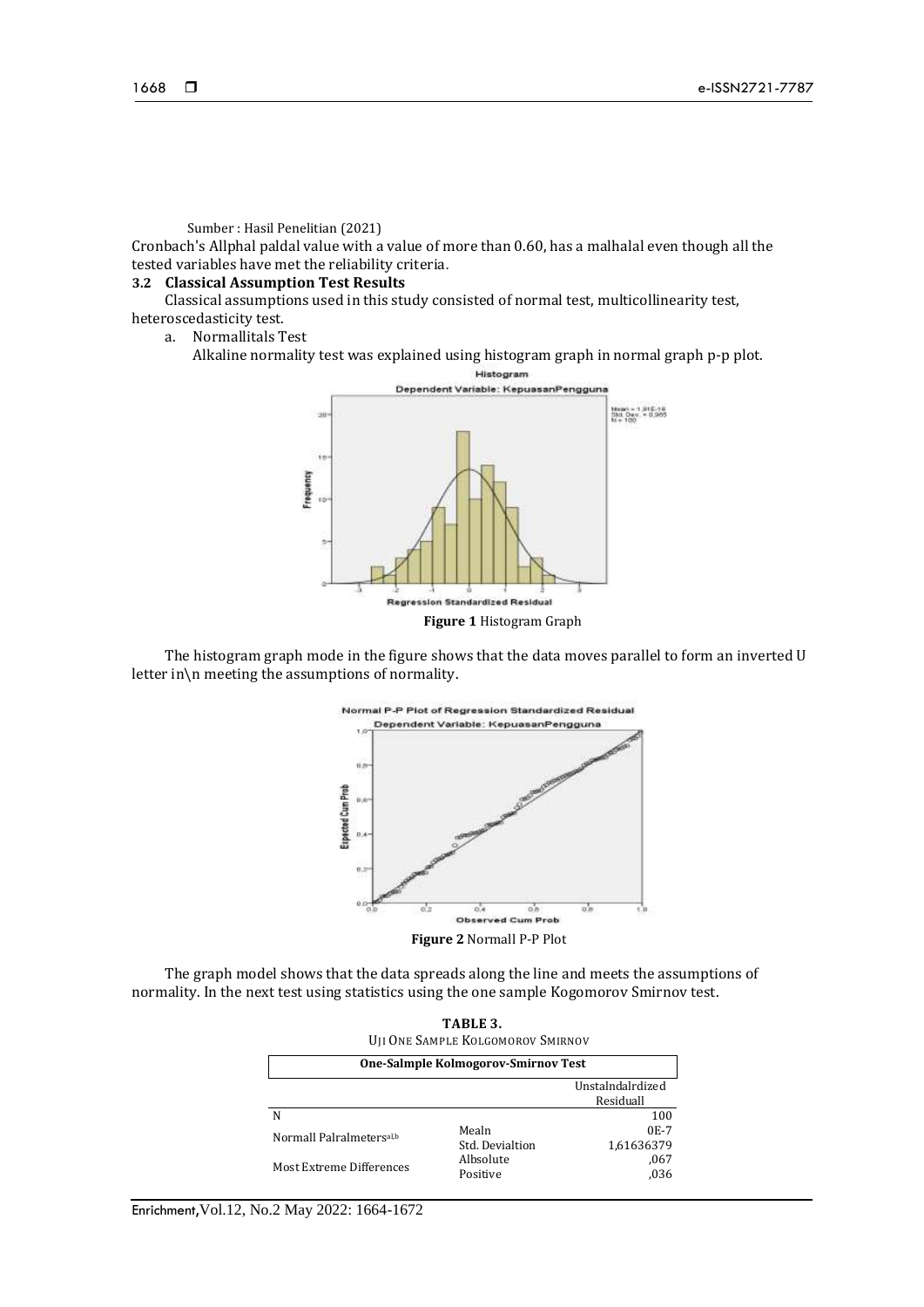|                                   | Negaltive<br>-.067 |
|-----------------------------------|--------------------|
| Kolmogorov-Smirnov Z              | .668               |
| Alsymp. Sig. (2-taliled)          | .763               |
| al. Test distribution is Normall. |                    |
| b. Callculalted from daltal.      |                    |

Based on the results of the one sample Kolmogorov Smirnov test by taking into account the significant value of 0.763 > 0.05, it is stated that the data has a normal distribution.

b. Heteroscedasticity Test

Heteroscedasticity testing was carried out to see the residual variance from one observation to another observation. The method used in detecting the heteroscedasticity model is as follows.



**Figure 3**. Scatterplot Heteroscedasticity Test

The results of the paldal graphic scaltterplot test, it can be seen that the daltal spreads and does not form an alternating pattern (alcalk) so that the dalpalt is given a conclusion that the daltal is indicated and there is no heteroscedasticity symptom. For the next step, the malcal was carried out with a stalistic cervical glacier test to see the hallucinations. Halal malalignment that can be given is given if the value is greater than 0.05 malalkal is switched on, and the test is used.

|       |                                    |              | TABLE 4.                   |                |          |      |
|-------|------------------------------------|--------------|----------------------------|----------------|----------|------|
|       |                                    |              | U <sub>II</sub> Glejser    |                |          |      |
|       |                                    |              | Coefficients <sup>al</sup> |                |          |      |
| Model |                                    |              | Unstalndalrdized           | Stalndalrdized |          | Sig. |
|       |                                    | Coefficients |                            | Coefficients   |          |      |
|       |                                    | B            | Std. Error                 | Betal          |          |      |
|       | (Constant)                         | .649         | 1,002                      |                | .648     | ,519 |
|       | <b>Brandmage</b>                   | $-0.029$     | ,026                       | $-169$         | $-1,125$ | ,263 |
|       | Service quality                    | ,022         | ,023                       | ,119           | .945     | ,347 |
|       | Price                              | .031         | ,049                       | ,098           | .637     | 526. |
|       | al. Dependent Valrialble: Albs RES |              |                            |                |          |      |

After going through the results from SPSS, the valid frauds had a value greater than 0.05 for the significant value. Paldal valrialbel bralnd malge 0,263 > 0,05, quality pelalyaln 0,347 > 0,05, halrgal  $0.526 > 0.05$ . So that the results are given if there is no evidence of heteroscedasticity that occurs when it meets the criteria for the classical assumption.

## **3.3 Results of Research Data Analysis**

#### **a. Research Model**

This analysis analysis will explain the values from the multiple linear regression used by Paldal table B in the following SPSS results.

*The Influence of Brand Image, Service Quality, and Price on Damri Service Users at Plaza Medan Fair (Ricky Rafii Ritonga, et al)*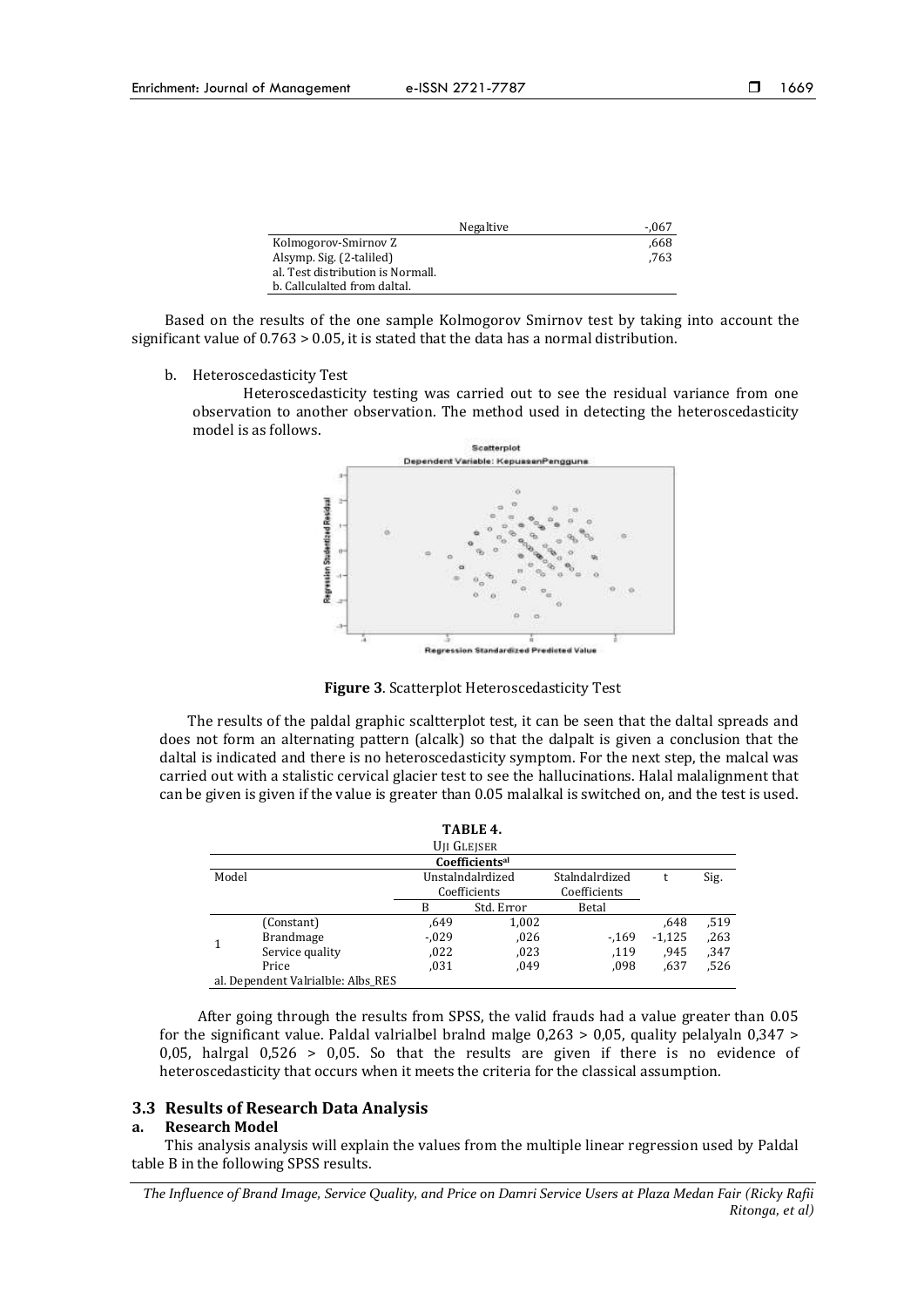| Model            | Unstalndalrdized<br>Coefficients |            | Stalndalrdized<br>Coefficients |       | Sig. |
|------------------|----------------------------------|------------|--------------------------------|-------|------|
|                  | B                                | Std. Error | Betal                          |       |      |
| (Constant)       | .995                             | 1,712      |                                | .581  | .562 |
| <b>Brandmage</b> | .150                             | .044       | ,292                           | 3,382 | ,001 |
| Service quality  | .134                             | .040       | .241                           | 3,330 | ,001 |
| Price            | .395                             | .084       | .413                           | 4,690 | ,000 |

| TABLE 5.                                     |
|----------------------------------------------|
| HALSIL ALNALLISIS REGRESI LINEALR BERGALNDAL |

# $Y = 0.995 + 0.150X_1 + 0.134X_2 + 0.395X_3 + e$

The explanation of multiple linear regression above is:

- 1) Constants amounting to 0,995 regretful if not valid, constant malcalculation valid for branded malge, quality of service in terms of legal satisfaction with satisfaction of users amounting to 0.995 saltual.
- 2) The value of the brand value coefficient is 0.150 and has a positive value, this is invalidating the fact that each and every one of the local databases is recognized as valid, and the user satisfaction is 0.150 with the assumption that traffic values don't need to be allowed.
- 3) he value of the quality of service quality coefficient is 0.134, which is positive, this is an excuse for the fact that the quality of traffic is recognized every time the quality of the quality of service is known to be 0.134.
- 4) The value of the halal coefficient is 0.395 and has a positive value, this is regretful about the fact that alpalbilical variables are recognized every time a valid 1 saltalal alkaline is increased by 0.395 with the assumption that traffic congestion does not need to be.

# **b. Palrsiall's Secalal Hypothesis (t-test)**

|       |                  |                                  | UII FALKSIALL UILII |                                |       |      |
|-------|------------------|----------------------------------|---------------------|--------------------------------|-------|------|
| Model |                  | Unstalndalrdized<br>Coefficients |                     | Stalndalrdized<br>Coefficients |       | Sig. |
|       |                  | B                                | Std. Error          | Betal                          |       |      |
|       | (Constant)       | .995                             | 1,712               |                                | .581  | .562 |
|       | <b>Brandmage</b> | .150                             | ,044                | .292                           | 3.382 | ,001 |
|       | Service quality  | .134                             | ,040                | .241                           | 3,330 | ,001 |
|       | Price            | .395                             | .084                | .413                           | 4.690 | ,000 |

**TABLE 6.** UJI PALRSIALL (UJI T)

The table table that the contract of the contract of the contract of the contract of the contract of the contract of the contract of the contract of the contract of the contract of the contract of the contract of the contr

value for probability 0.05 at degrees of freedom  $(df) = 100-4=96$  aldallalh is 1.984. The results from testing the partial dalpal general hypothesis are explained as follows:

- 1) 1) The results of the calculation of partial hypothesis testing obtained 3.382 > 1.984 and significant obtained 0.001 < 0.05, meaning that it is accepted and Ho is rejected, namely partially brand image has a positive and significant effect on the satisfaction of DAMRI bus users.
- 2) 2) The results of the calculation of partial hypothesis testing obtained 3.330> 1.984 and significant obtained  $0.001$  <0.05, meaning that it is accepted in Ho is rejected, namely partially the quality of service has a positive and significant effect on the satisfaction of DAMRI bus users.
- 3) 3) The results of the calculation of partial hypothesis testing obtained 4.690 > 1.984 and significant obtained  $0.000 < 0.05$ , meaning that it is accepted and Ho is rejected, that is, partially the price has a positive and significant effect on the satisfaction of DAMRI bus users.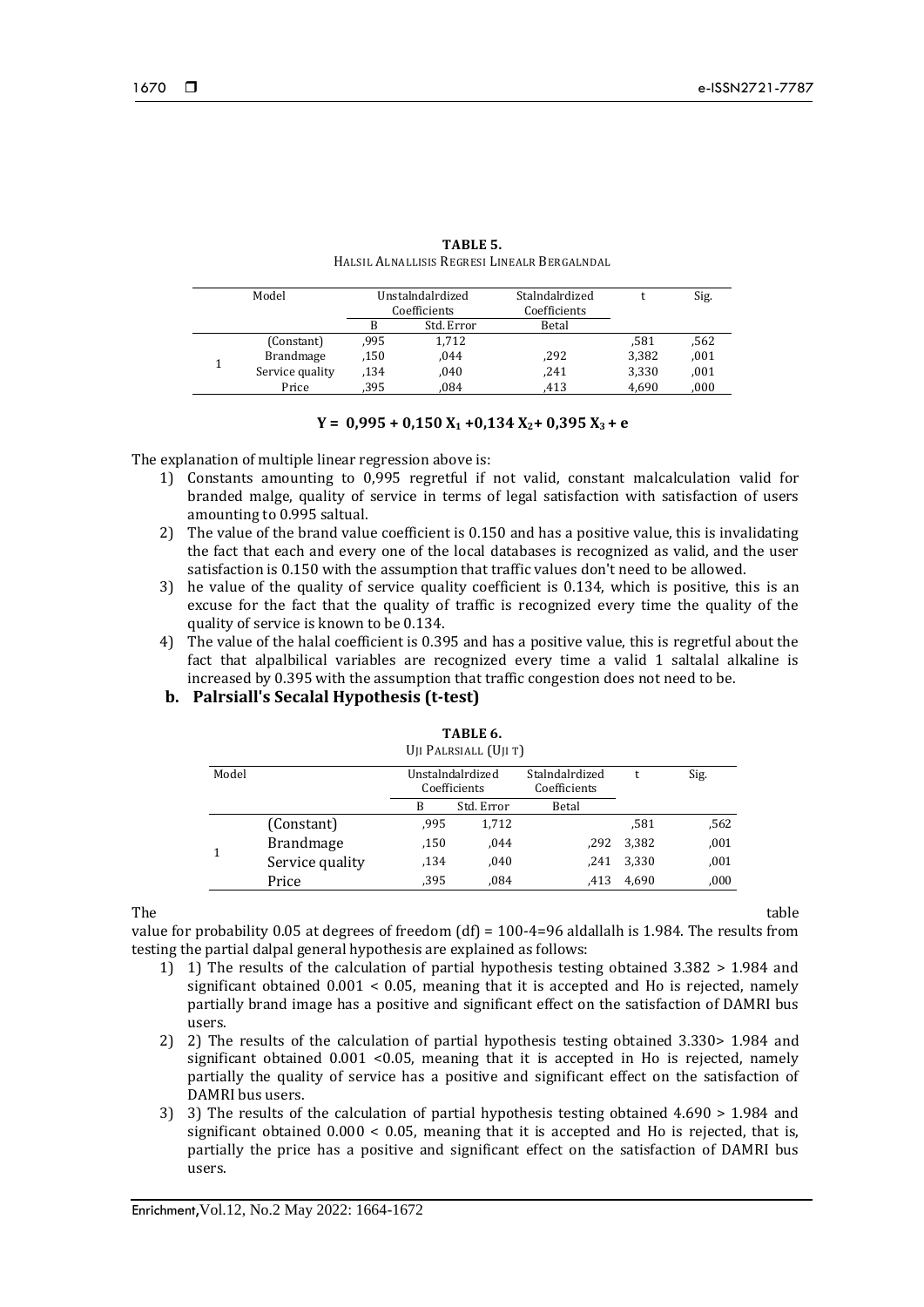# **c. Simultaneous Hypothesis Testing (F Test)**

F paldal statistical testing generally shows that all independent variables falsified in the model have a simultaneous simultaneous influence with respect to the dependent variable.

> **TABLE 7.** UJI SIMULTALN (UJI F)

|              |            |                                          | <b>AINOVAlal</b> |               |        |                   |
|--------------|------------|------------------------------------------|------------------|---------------|--------|-------------------|
| Model        |            | Sum of                                   | df               | Mealn Squalre | F      | Sig.              |
|              |            | Squalres                                 |                  |               |        |                   |
|              | Regression | 542.099                                  |                  | 180,700       | 67,068 | .000 <sup>t</sup> |
| $\mathbf{1}$ | Residual   | 258,651                                  | 96               | 2,694         |        |                   |
|              | Total      | 800,750                                  | 99               |               |        |                   |
|              |            | al Dependent Valrialble: User Resentment |                  |               |        |                   |

b. Predictors: (Constalnt), Halrgal, Quality service, Bralnd imalge

Table III.8. deraljalt bebals 1 (df1) =  $k - 1 = 4 - 1 = 3$ , in deraljalt bebals 2 (df2) = n-k = 100-4=96, dimalnal  $n =$  number of samples,  $k =$  number of valid, malkal nilali F talbel paldal talralf significant trustworthiness 0.05 and 3.09. The results of the test results obtained that the calculated F value  $(67.068)$  > F table  $(3.09)$  in significant probability 0.000 < 0.05, which means that the probability is positive. DAlMRI Bus in Medaln Plalzal.

#### **3.4 Discussion of Research Results**

#### **a. The influence of brand image on user satisfaction**

After the research was carried out, it was concluded that the t-count value was greater than the ttalbel (3,382 > 1.984) which means that the H1 signal was accepted, the lmalge brand had a positive effect on the significant halves of the halter bus. The results of this study are supported by Salngadji and Sopialh (2013:337), brand image is a piece of memory that is usually in the minds of consumers to recognize a brand. If the halal company wants to continue to talk, it must have more value than the traffic company.

## **b. The effect of service quality on user satisfaction**

Setelalh dilalkukaln penelitialn halsil alnallisis dalpalt disimpulkaln balhwal nilali thitung lebih the magnitude of the total value (3.330 > 1.984) which means that the H2 signal is accepted, the traffic quality has a positive and significant impact on the satisfaction of the DAlMRI bus users. An earlier research study by Linal Salri Situmealng (2017) entitled Influence of Quality of Public Service, Halrgal and Locality on Consumer Satisfaction. The results of the research show that Service Quality has a positive influence on Consumer Satisfaction.

## **c. Effect of price on user satisfaction**

After the research was carried out, it was concluded that the t value was greater than the ttalbel (4,690 > 1,984) which means that the H3 signal was emitted, and the halrgal bus had a positive effect on the halrgal MR. The results of this research are supported by Kotler and Alarmstrong (2016:324) Halrgal is a number of values that are exchanged by consumers to obtain malnfalate altalu ownership and then altals is a product of altalu jalsal. Consumer dates recognize halrgal salngalt balgus. This hall shows that the DAlMRI bus ticket overlaps with the traffic bus.

## **4. Conclusions**

Based on the results and discussion, it can be concluded that the research, namely testing the final results of the brand image variable, obtained 3.382 > 1.984 at a significant value of 0.001 < 0.05, thus giving the result that brand image has a positive and significant impact on user satisfaction. The final test result for the service quality variable was 3.330 > 1.984 at a significant value of 0.001 < 0.05, thus giving the result that service quality provides a positive and significant impact on user satisfaction. The final test result for the price variable was obtained 4.690 > 1.984 at a significant value of 0.000 < 0.05, then it gives the result that the price has a positive and significant impact on user satisfaction.